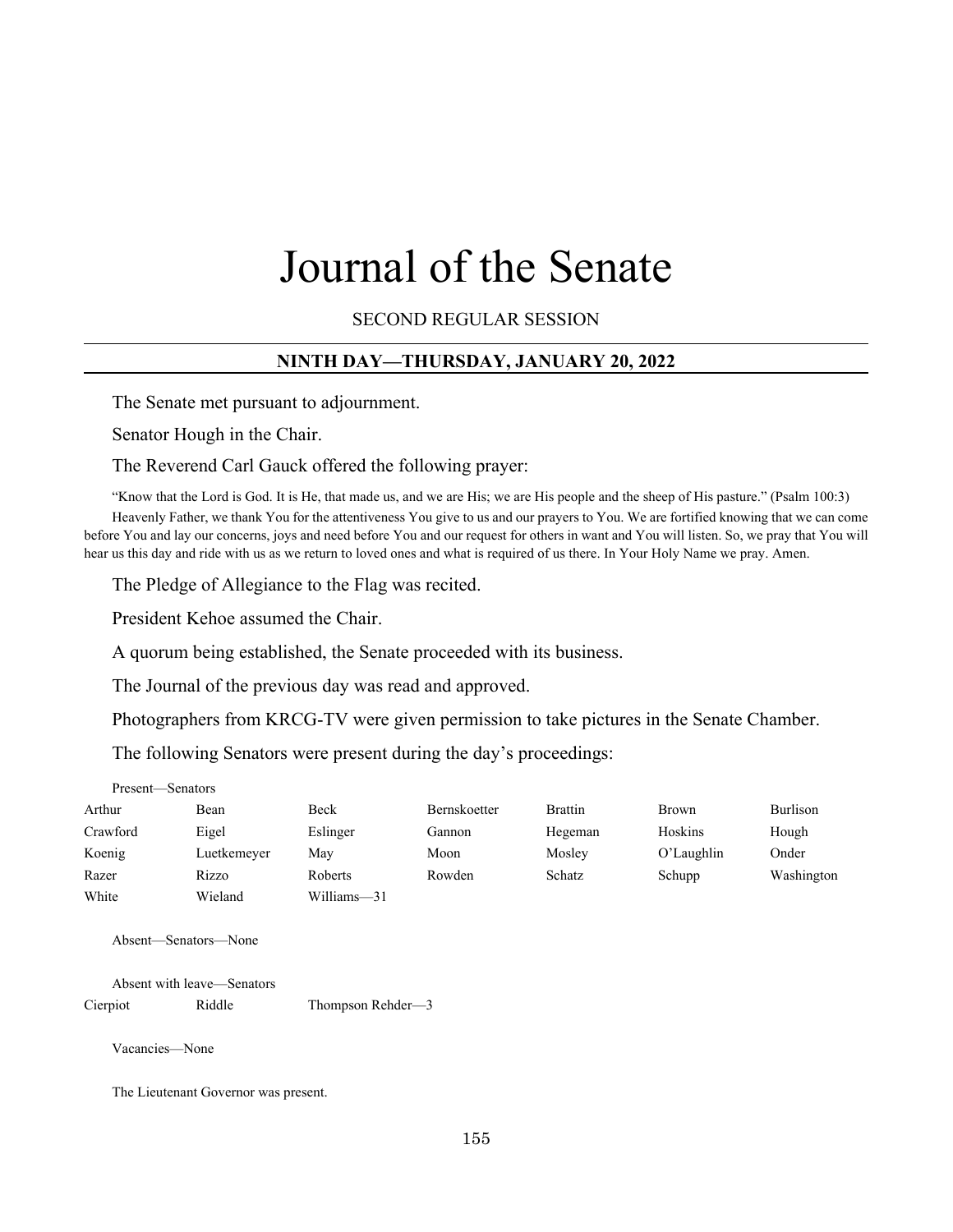#### **RESOLUTIONS**

Senator Washington offered Senate Resolution No. 471, regarding the death of Bettylu Donaldson, Kansas City, which was adopted.

Senator White offered the following resolution:

#### SENATE RESOLUTION NO. 472

#### NOTICE OF PROPOSED RULE CHANGE

Notice is hereby given by the Senator from the Thirty-Second District of the one day notice required by rule of intent to put a motion to adopt the following rule change:

BE IT RESOLVED by the Senate of the One Hundred First General Assembly, Second Regular Session, that Senate Rule 96 be amended to read as follows:

"Rule 96. 1. Laptop computers may be used by Senators, Senators' staff and senate staff at the staff table, by the Secretary of the Senate at the dais, and by the research staff at the research table in the Senate Chamber as long as their use does not violate Rule 78 or is otherwise disruptive to the business of the Senate. An electronic device approved by the Committee on Administration and provided by the Senate that is capable of monitoring legislation may be used by a Senator in the chamber. Any such approved electronic device shall not be a laptop computer. No person shall take any photograph in the Senate Gallery. Persons with cameras, flash cameras, lights, or other paraphernalia may be allowed to use such devices at committee meetings with the permission of the Chairman as long as they do not prove disruptive to the decorum of the committee. Smoking is not permissible in the Senate Chamber or Gallery, the Kirchoff Gallery, the Pershing Gallery, the Bingham Gallery, committee rooms, lounge, the hallways, restrooms or elevators.

2. For the purpose of compliance with the Americans with Disabilities Act, the President Pro Tem may designate a portion of the Senate Chamber as handicap accessible and such areas shall not be considered a part of the floor of the Senate for the purposes of section 21.420, RSMo. Persons using such area shall not lobby members of the Senate while going to and from or while using the designated area.

**3. It shall not be considered a breach of the decorum of the senate for a senator, a staff member of a senator, or a senate employee to bring a beverage into the Senate Chamber, provided that the beverage is contained within a Styrofoam cup, an official senate coffee mug or tumbler, or a coffee mug with a professional or military seal that has been approved by the Committee on Administration.**".

#### **INTRODUCTION OF BILLS**

The following Bills were read the 1st time and ordered printed:

**SB 1075**––By Schupp.

An Act to amend chapter 701, RSMo, by adding thereto one new section relating to drinking water in schools, with an emergency clause.

**SB 1076**––By Arthur.

An Act to repeal sections 161.097, 167.268, 167.640, 167.645, and 170.014, RSMo, and to enact in lieu thereof seven new sections relating to literacy and reading instruction.

**SB 1077**––By Eslinger.

An Act to amend chapter 173, RSMo, by adding thereto two new sections relating to funding allocation for post-secondary education institutions.

**SB 1078**––By Razer.

An Act to amend chapter 26, RSMo, by adding thereto one new section relating to the office of the governor.

**SB 1079**––By Roberts.

An Act to repeal section 376.380, RSMo, and to enact in lieu thereof one new section relating to the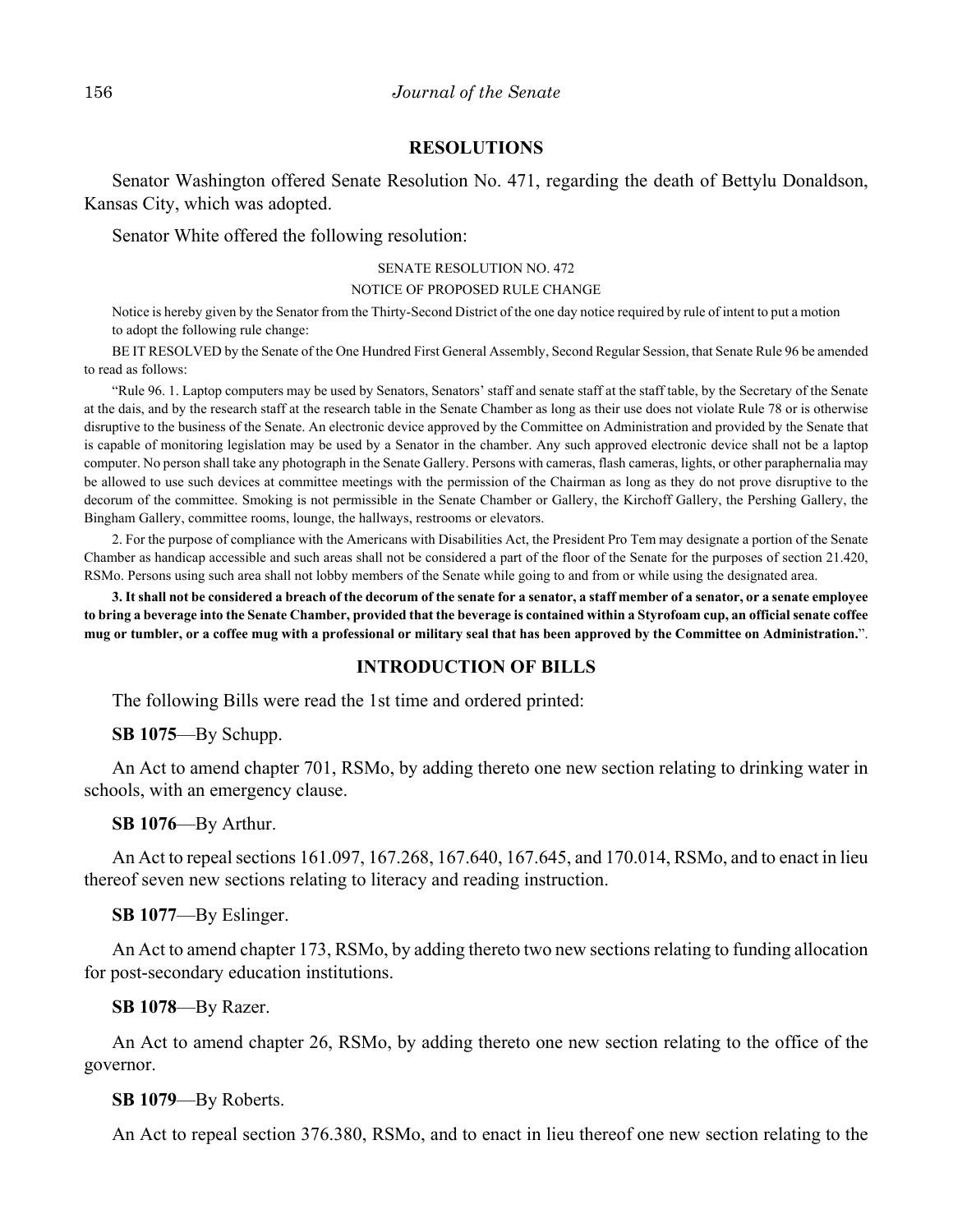legal minimum standard for valuation of insurance policies and contracts.

**SB 1080**––By Bean.

An Act to amend chapter 393, RSMo, by adding thereto one new section relating to workforce development investments of public utilities.

**SB 1081**––By Hegeman.

An Act to repeal section 620.2453, RSMo, and to enact in lieu thereof one new section relating to applicants for grants to expand broadband internet access in unserved and underserved areas of the state.

**SB 1082**––By Rowden.

An Act to repeal section 160.425, RSMo, and to enact in lieu thereof one new section relating to sponsorship funding due to the Missouri charter public school commission.

### **REPORTS OF STANDING COMMITTEES**

Senator Schatz, Chairman of the Committee on Gubernatorial Appointments, submitted the following report, reading of which was waived:

Mr. President: Your Committee on Gubernatorial Appointments, to which were referred the following appointments, begs leave to report that it has considered the same and recommends that the Senate do give its advice and consent to the following:

Margaret "Margy" F. Eckelkamp, as a member of the Conservation Commission;

Also,

Donald Eric Park, as a member of the Public School Retirement System of Missouri Board of Trustees;

Also,

Jered Dru Buntin, as Director of the Department of Natural Resources;

Also,

Jered Dru Buntin, as a member of the Interstate Mining Compact Commission;

Also,

Jered Dru Buntin, as a member of the Midwest Interstate Low-Level Radioactive Waste Compact Commission;

Also,

Roger S. Walleck, Independent, as a member of the Workers' Compensation Determinations Review Board;

Also,

Bryan L. Atkins, Republican, as a member of the Missouri Parole Board;

Also,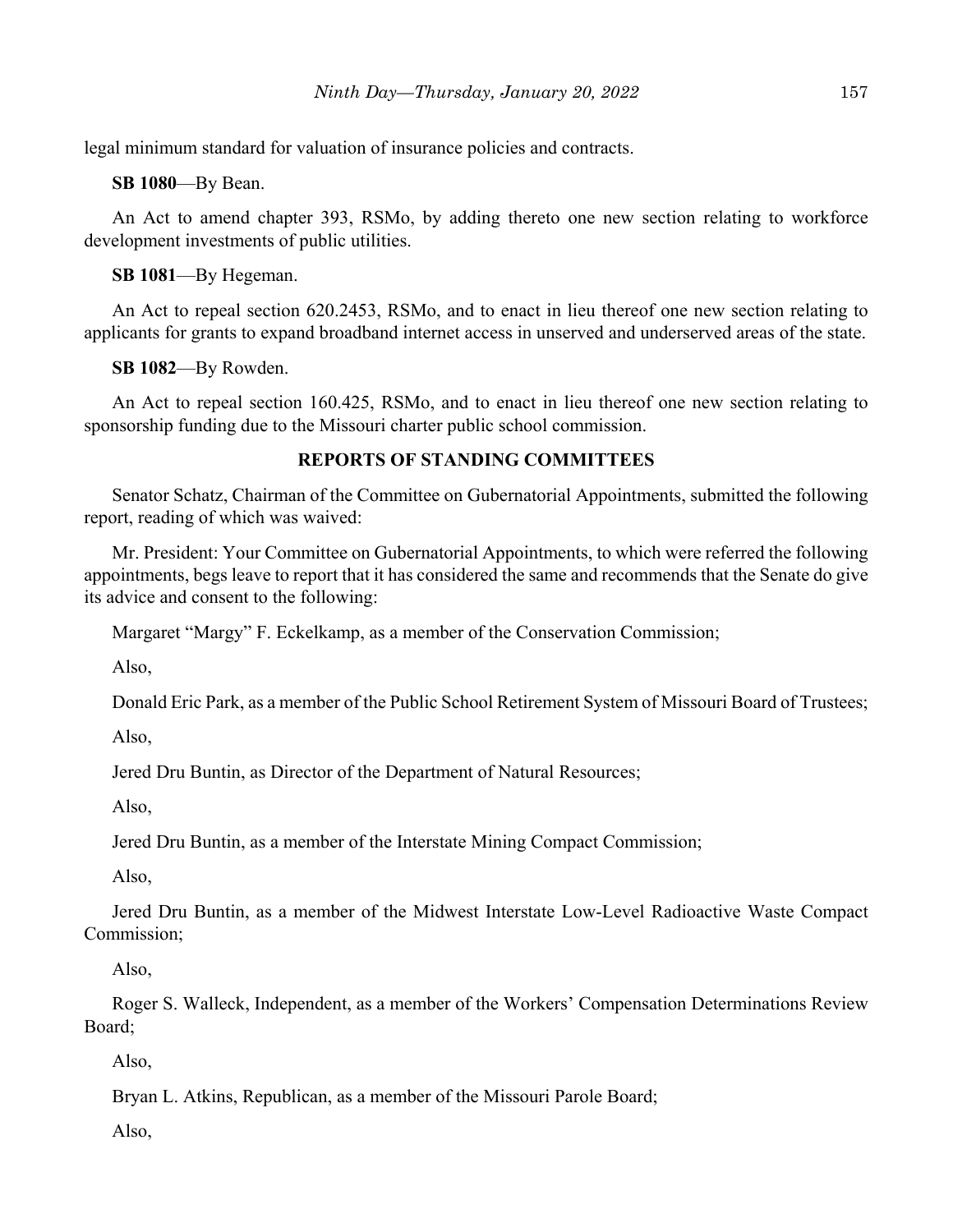Franklin Shane Terhune, as a member of the Missouri Board for Architects, Professional Engineers, Professional Land Surveyors, and Landscape Architects;

Also,

Trevor Wolfe, as a member of the Missouri State Board of Nursing;

Also,

W. Anson Elliott, Republican, as a member of the Missouri State University Board of Governors;

Also,

Spencer F. Bartlett, as a member of the Administrative Hearing Commission;

Also,

Mary Ann Burns and Kevin J. Lee, as members of the Organ Donation Advisory Committee;

Also,

Valerie Huhn, as Director of the Department of Mental Health;

Also,

Todd Nixon, as a member of the Amber Alert System Oversight Committee;

Also,

Valerie Patton, Democrat, as a member of the Harris-Stowe State University Board of Regents;

Also,

Allen Brooks, Republican, as a member of the Coordinating Board for Higher Education;

Also,

David Christopher Martin, Independent, as a member of the Southeast Missouri State University Board of Governors; and

Kade McBroom, Independent, as a member of the Missouri Agricultural and Small Business Development Authority.

Senator Schatz requested unanimous consent of the Senate to vote on the above reports in one motion. There being no objection, the request was granted.

Senator Schatz moved that the committee report be adopted, and the Senate do give its advice and consent to the above appointments, which motion prevailed.

President Pro Tem Schatz assumed the Chair.

Senator Schupp, Chairman of the Committee on Progress and Development, submitted the following report:

Mr. President: Your Committee on Progress and Development, to which was referred **SB 672**, begs leave to report that it has considered the same and recommends that the Senate Committee Substitute, hereto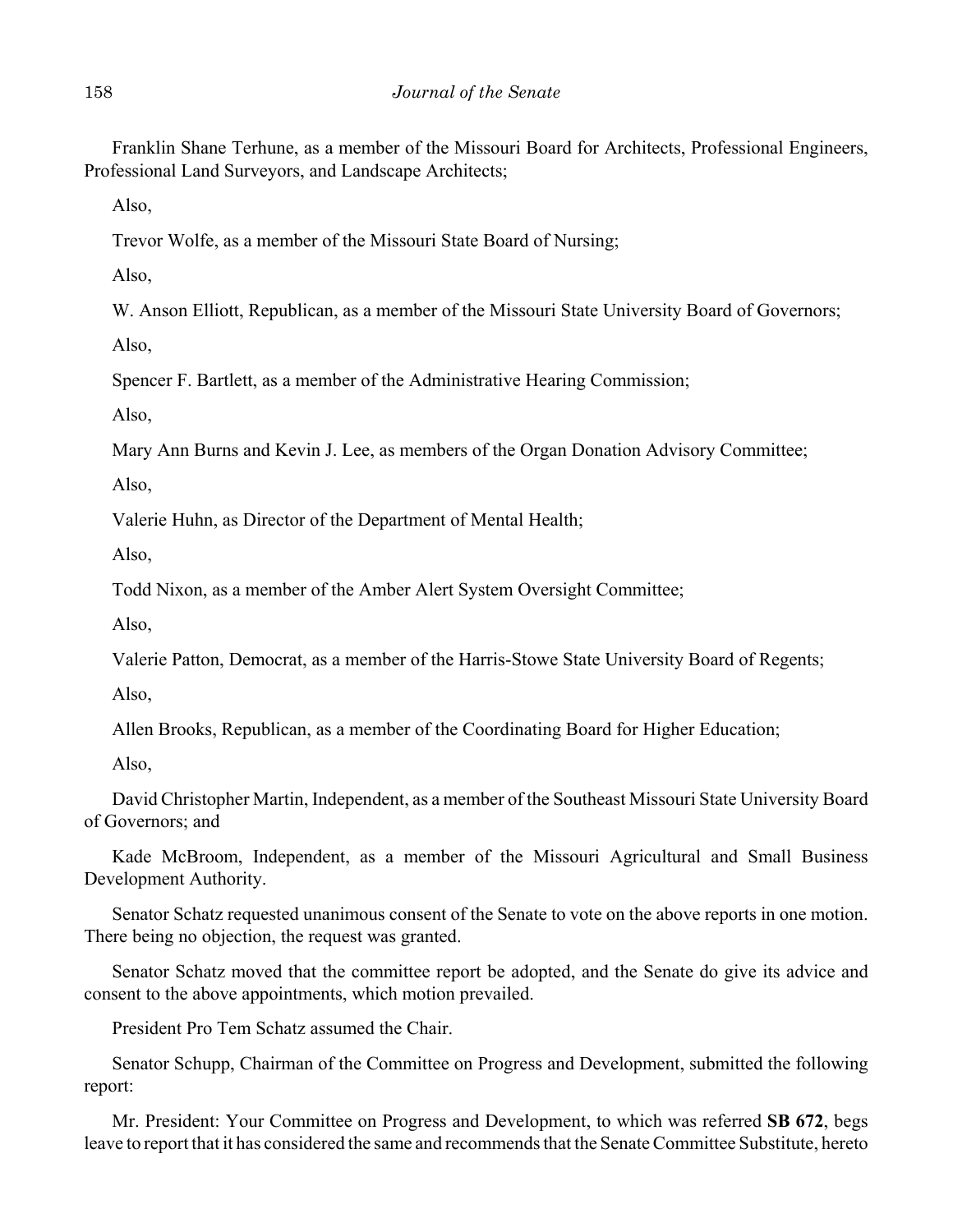attached, do pass.

Senator Koenig, Chairman of the Committee on Ways and Means, submitted the following reports:

Mr. President: Your Committee on Ways and Means, to which was referred **SJR 33**, begs leave to report that it has considered the same and recommends that the joint resolution do pass.

Also,

Mr. President: Your Committee on Ways and Means, to which was referred **SB 649**, begs leave to report that it has considered the same and recommends that the Senate Committee Substitute, hereto attached, do pass.

Senator Luetkemeyer, Chairman of the Committee on the Judiciary and Civil and Criminal Jurisprudence, submitted the following reports:

Mr. President: Your Committee on the Judiciary and Civil and Criminal Jurisprudence, to which was referred **SB 678**, begs leave to report that it has considered the same and recommends that the bill do pass.

Also,

Mr. President: Your Committee on the Judiciary and Civil and Criminal Jurisprudence, to which was referred **SJR 38**, begs leave to report that it has considered the same and recommends that the joint resolution do pass.

Also,

Mr. President: Your Committee on the Judiciary and Civil and Criminal Jurisprudence, to which was referred **SB 631**, begs leave to report that it has considered the same and recommends that the Senate Committee Substitute, hereto attached, do pass.

President Kehoe assumed the Chair.

# **HOUSE BILLS ON SECOND READING**

The following Bill was read the 2nd time and referred to the Committee indicated:

**HCS** for **HB 2117**––Select Committee on Redistricting.

### **SECOND READING OF SENATE BILLS**

The following Bills were read the 2nd time and referred to the Committees indicated:

**SB 799**––Judiciary and Civil and Criminal Jurisprudence.

**SB 800**––Education.

**SB 801**––Professional Registration.

**SB 802**––Professional Registration.

**SB 803**––Professional Registration.

**SB 804**––General Laws.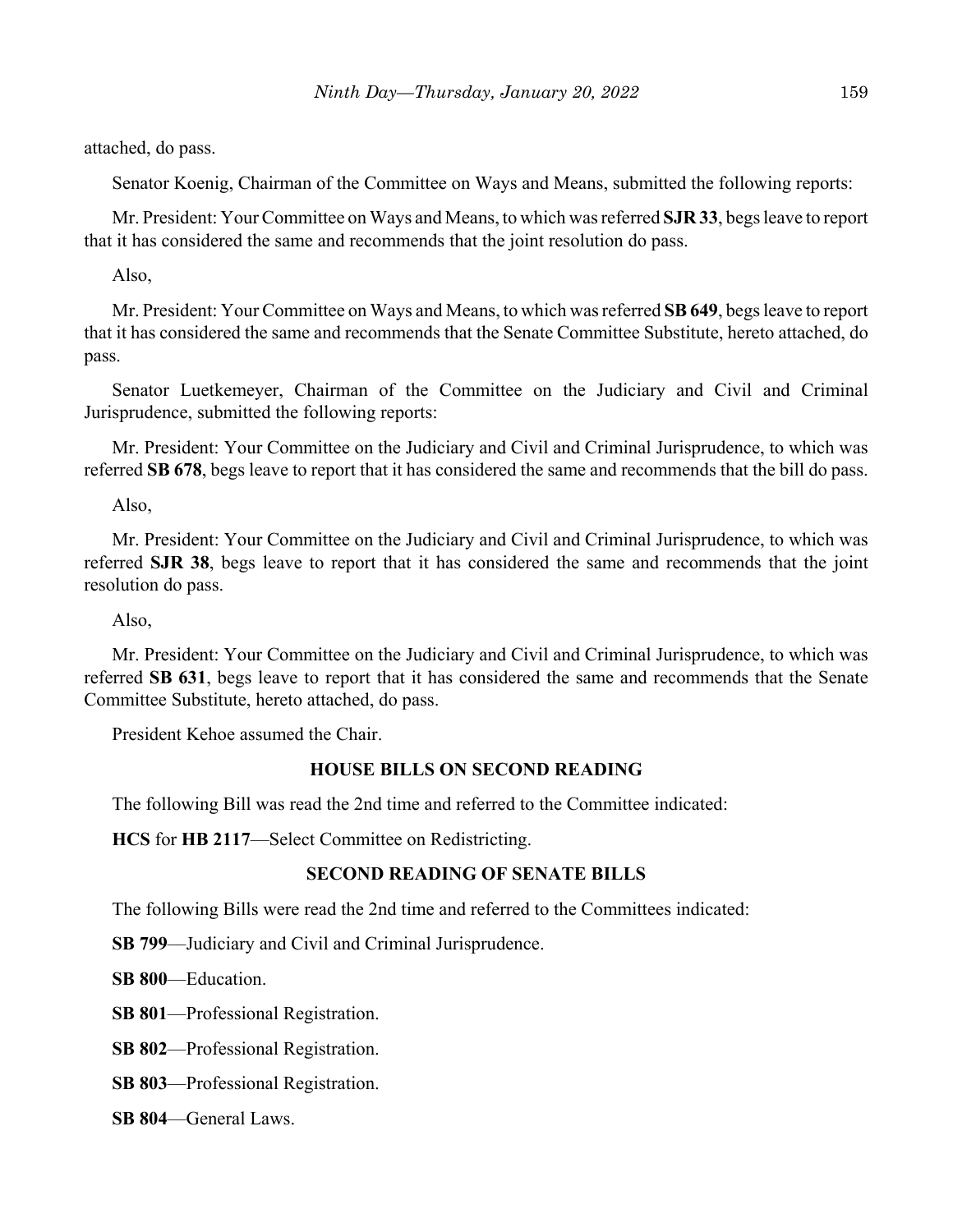- **SB 805**––Agriculture, Food Production and Outdoor Resources.
- **SB 806**––Education.
- **SB 807**––Ways and Means.
- **SB 808**––Small Business and Industry.
- **SB 809**––Small Business and Industry.
- **SB 810**––Education.
- **SB 811**––Transportation, Infrastructure and Public Safety.
- **SB 812**––Local Government and Elections.
- **SB 813**––Transportation, Infrastructure and Public Safety.
- **SB 814**––Insurance and Banking.
- **SB 815**––Insurance and Banking.
- **SB 816**––Education.
- **SB 817**––Agriculture, Food Production and Outdoor Resources.
- **SB 818**––Education.
- **SB 819**––Governmental Accountability and Fiscal Oversight.
- **SB 820**––Commerce, Consumer Protection, Energy and the Environment.
- **SB 821**––Judiciary and Civil and Criminal Jurisprudence.
- **SB 822**––Transportation, Infrastructure and Public Safety.
- **SB 823**––Seniors, Families, Veterans & Military Affairs.
- **SB 824—Commerce, Consumer Protection, Energy and the Environment.**
- **SB 825**––Judiciary and Civil and Criminal Jurisprudence.
- **SB 826**––Seniors, Families, Veterans & Military Affairs.
- **SB 827—Commerce, Consumer Protection, Energy and the Environment.**
- **SB 828**––Ways and Means.
- **SB 829**—Health and Pensions.
- **SB 830**––Seniors, Families, Veterans & Military Affairs.
- **SB 831**––Judiciary and Civil and Criminal Jurisprudence.
- **SB 832**––Governmental Accountability and Fiscal Oversight.
- **SB 833**––Judiciary and Civil and Criminal Jurisprudence.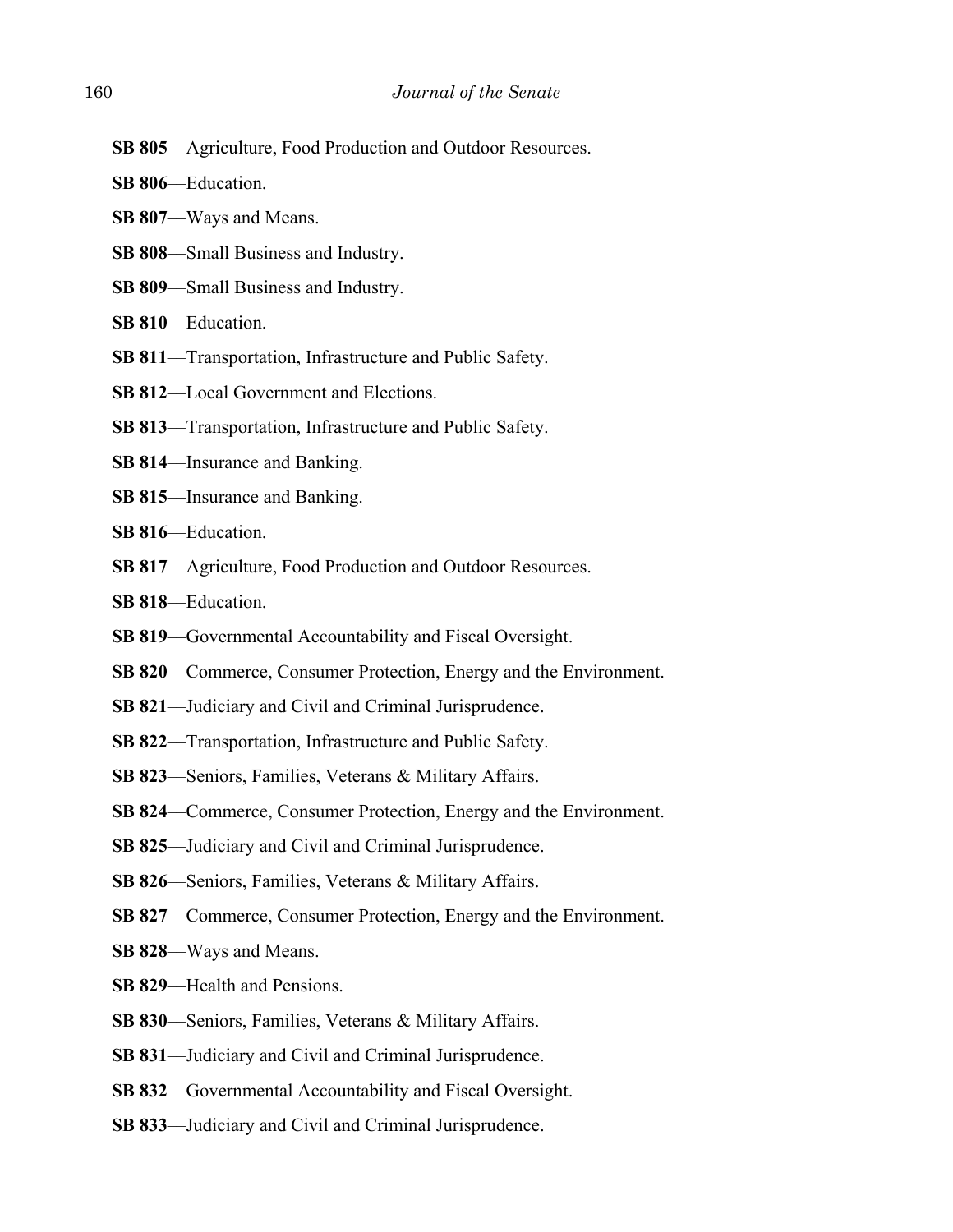- **SB 834**––Seniors, Families, Veterans & Military Affairs.
- **SB 835**––Education.
- **SB 836—Health and Pensions.**
- **SB 837**––Judiciary and Civil and Criminal Jurisprudence.
- **SB 838**––Judiciary and Civil and Criminal Jurisprudence.
- **SB 839**––Seniors, Families, Veterans & Military Affairs.
- **SB 840**—Governmental Accountability and Fiscal Oversight.
- **SB 841**––Education.
- **SB 842**––Transportation, Infrastructure and Public Safety.
- **SB 843**––Seniors, Families, Veterans & Military Affairs.
- **SB 844**––Governmental Accountability and Fiscal Oversight.
- **SB 845–Local Government and Elections.**

**SB 846**––Education.

- **SB 847**––Agriculture, Food Production and Outdoor Resources.
- **SB 848**––Commerce, Consumer Protection, Energy and the Environment.
- **SB 849**––General Laws.
- **SB 850**––Judiciary and Civil and Criminal Jurisprudence.
- **SB 851**––Judiciary and Civil and Criminal Jurisprudence.
- **SB 852**––Small Business and Industry.
- **SB 853**––Small Business and Industry.
- **SB 854**––Transportation, Infrastructure and Public Safety.
- **SB 855**––Education.
- **SB 856**––Judiciary and Civil and Criminal Jurisprudence.
- **SB 857**––Judiciary and Civil and Criminal Jurisprudence.
- **SB 858**––Local Government and Elections.
- **SB 859**––Transportation, Infrastructure and Public Safety.

#### **INTRODUCTION OF GUESTS**

Senator Roberts introduced to the Senate, Lukas Parrish, Lee's Summit.

Senator Williams introduced to the Senate, Colby Crowder; Bridget Pegg; and Christen Griffin.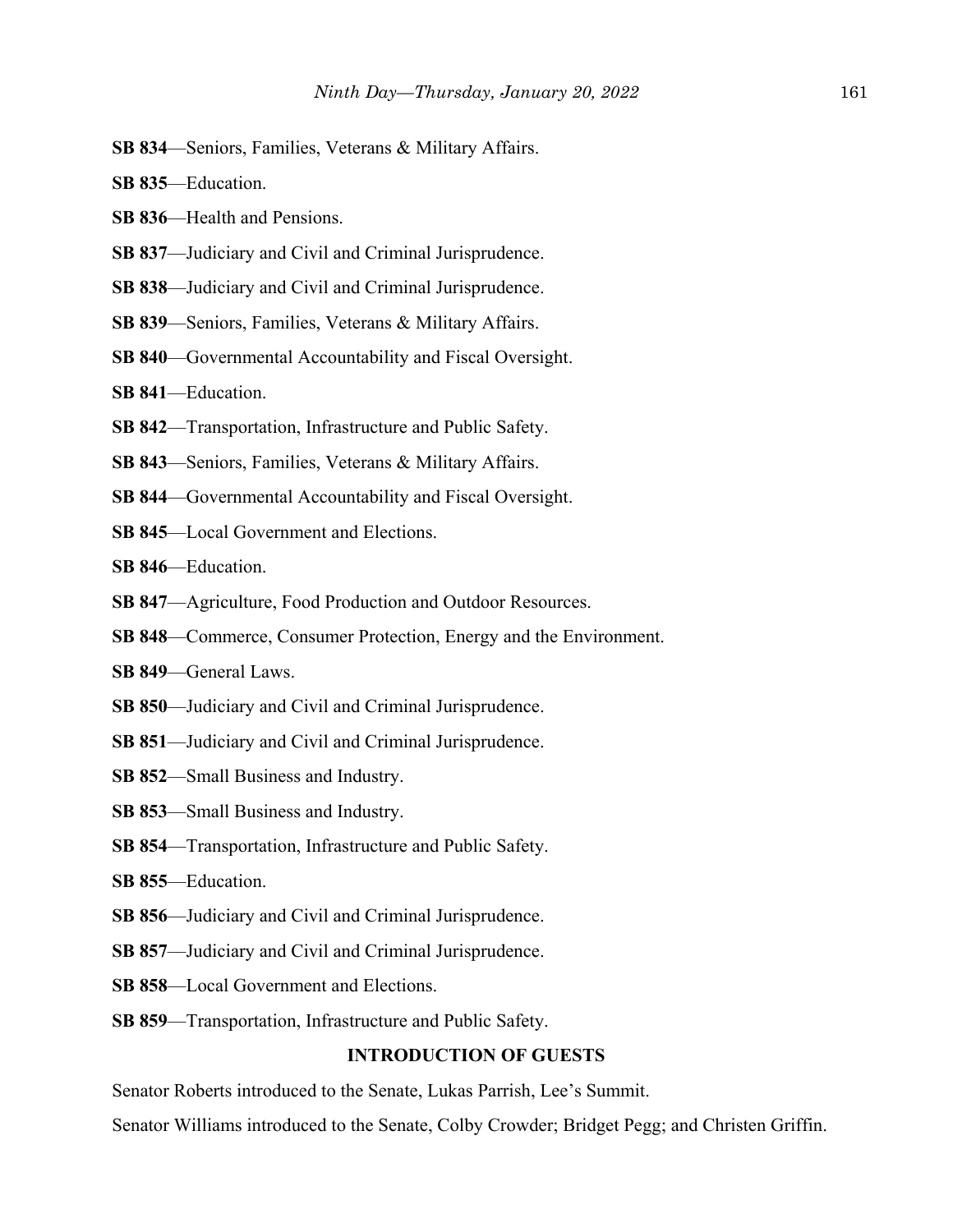Senator Hough introduced to the Senate, Joey Smith, St. Louis.

Senator Eigel introduced to the Senate, Cole Keller, St. Charles.

On motion of Senator Rowden, the Senate adjourned until 4:00 p.m., Monday, January 24, 2022.

#### SENATE CALENDAR

# TENTH DAY–MONDAY, JANUARY 24, 2022  $\mathcal{L}$

#### FORMAL CALENDAR

#### SECOND READING OF SENATE BILLS

SB 860-Hegeman SB 861-Onder SB 862-Onder SB 863-Onder SB 864-Hoskins SB 865-Hoskins SB 866-Hoskins SB 867-Koenig SB 868-Koenig SB 869-Koenig SB 870-Eigel SB 871-Eigel SB 872-Eigel SB 873-Arthur SB 874-Arthur SB 875-Arthur SB 876-Bernskoetter SB 877-Bernskoetter SB 878-Bernskoetter SB 879-Burlison SB 880-Burlison SB 881-Burlison SB 882-White

SB 883-White SB 884-White SB 885-Brown SB 886-Luetkemeyer SB 887-Brattin SB 888-Brattin SB 889-Brattin SB 890-Moon SB 891-Moon SB 892-Moon SB 893-Beck SB 894-Beck SB 895-Beck SB 896-Washington SB 897-Washington SB 898-Washington SB 899-Mosley SB 900-Mosley SB 901-Mosley SB 902-Onder SB 903-Onder SB 904-Hoskins SB 905-Hoskins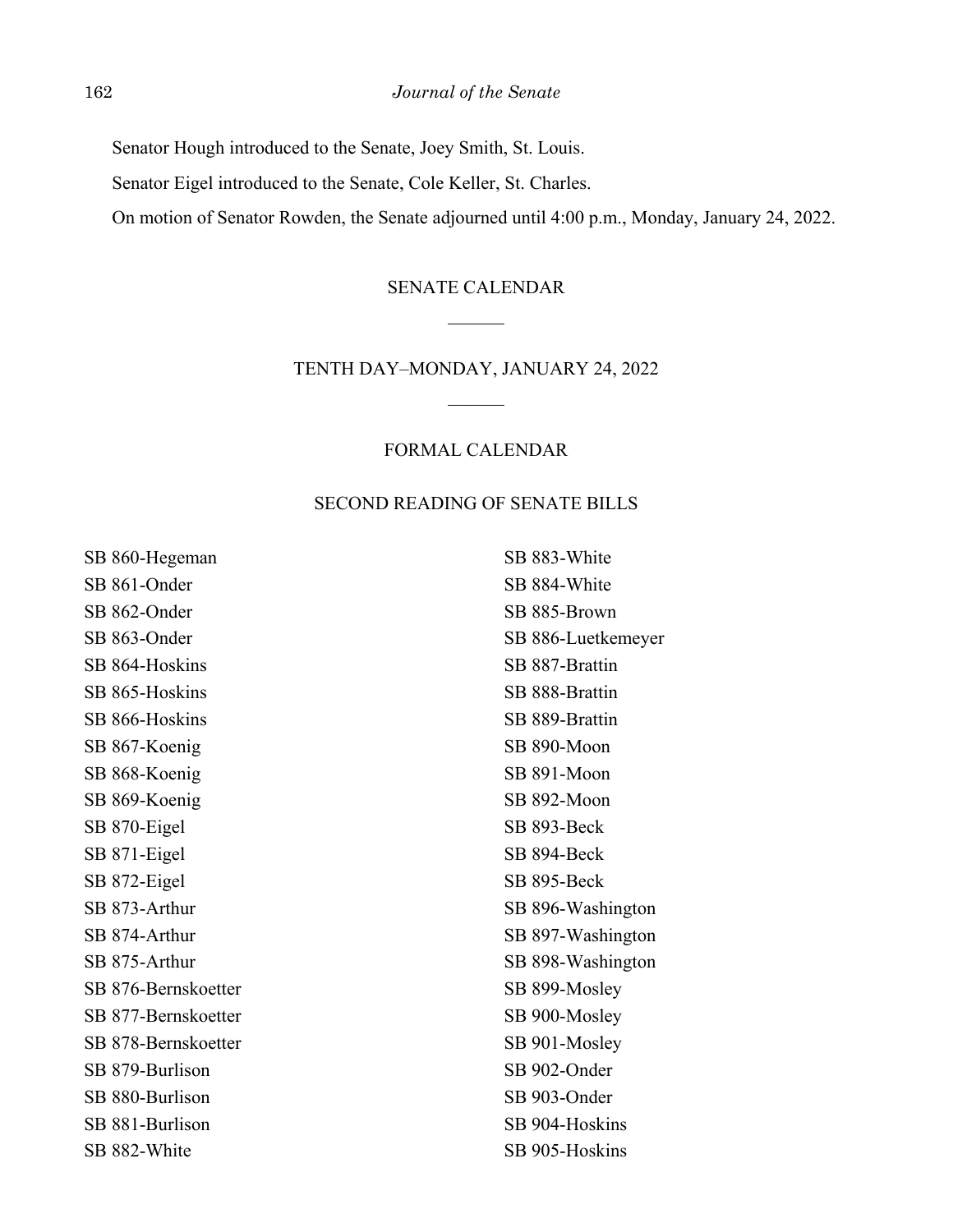SB 906-Hoskins SB 907-Koenig SB 908-Koenig SB 909-Koenig SB 910-Eigel SB 911-Eigel SB 912-Eigel SB 913-Arthur SB 914-Arthur SB 915-Arthur SB 916-Bernskoetter SB 917-Burlison SB 918-Burlison SB 919-Burlison SB 920-White SB 921-White and Eslinger SB 922-White SB 923-Brattin SB 924-Beck SB 925-Beck SB 926-Mosley SB 927-Mosley SB 928-Mosley SB 929-Koenig SB 930-Koenig SB 931-Koenig SB 932-Eigel SB 933-Eigel SB 934-Arthur SB 935-Arthur SB 936-Arthur SB 937-White SB 938-White SB 939-White SB 940-Mosley SB 941-Mosley SB 942-Mosley SB 943-Koenig

SB 944-Koenig SB 945-Koenig SB 946-White SB 947-White SB 948-White SB 949-Mosley SB 950-Mosley SB 951-Mosley SB 952-White SB 953-White SB 954-Mosley SB 955-Mosley SB 956-Moon SB 957-Bean SB 958-Bean SB 959-Beck SB 960-Beck SB 961-Beck SB 962-Luetkemeyer SB 963-Brown SB 964-Brown and Eslinger SB 965-Roberts SB 966-Hough SB 967-Hough SB 968-Burlison SB 969-Burlison SB 970-Eslinger SB 971-Brown SB 972-Schupp SB 973-Schupp SB 974-Schupp SB 975-Burlison SB 976-Hough SB 977-Eslinger SB 978-Eslinger SB 979-Beck SB 980-Beck SB 981-Hoskins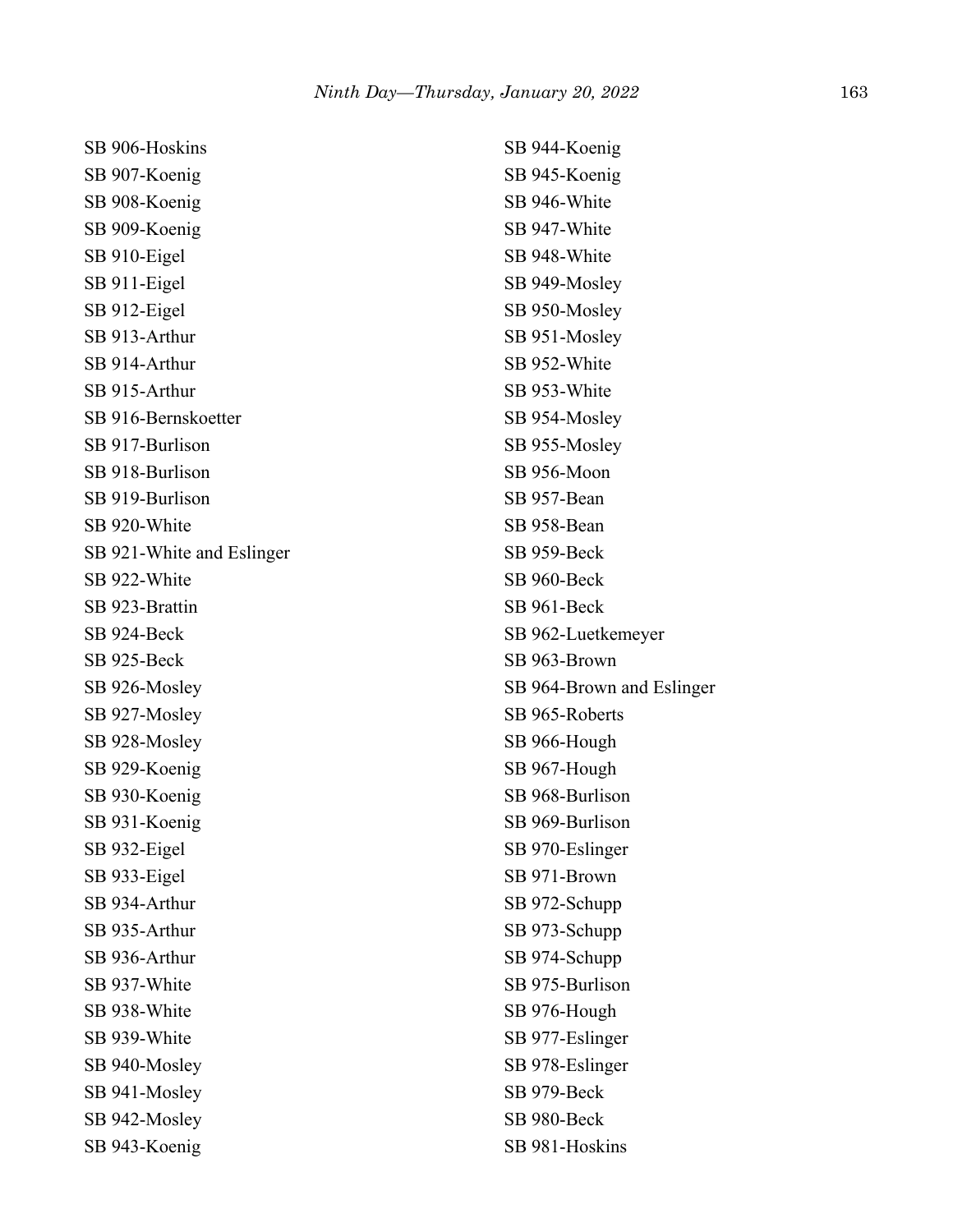SB 982-Hoskins SB 983-Williams SB 984-Hegeman SB 985-Thompson Rehder SB 986-Bean SB 987-Bean SB 988-Cierpiot SB 989-Cierpiot SB 990-Cierpiot SB 991-Hough SB 992-Beck SB 993-Eslinger SB 994-Washington SB 995-Washington SB 996-Bernskoetter SB 997-Bernskoetter SB 999-Gannon SB 1000-Gannon SB 1001-Bernskoetter SB 1002-Bernskoetter SB 1003-Bernskoetter SB 1004-Bernskoetter SB 1005-Bernskoetter SB 1006-Bernskoetter SB 1007-Eigel SB 1008-O'Laughlin SB 1009-O'Laughlin SB 1010-O'Laughlin SB 1011-O'Laughlin SB 1012-Eigel SB 1013-Roberts SB 1014-Cierpiot SB 1015-Hough SB 1016-Roberts SB 1017-Bernskoetter SB 1018-Bernskoetter SB 1019-Bernskoetter SB 1020-Brown

SB 1021-Brown SB 1022-Brown SB 1023-Gannon SB 1024-Gannon SB 1025-Bernskoetter SB 1026-Brown SB 1027-Moon SB 1028-Moon SB 1029-White SB 1030-Bean SB 1031-Beck SB 1032-Hegeman SB 1033-Rizzo SB 1034-Eigel SB 1035-Moon SB 1036-Moon SB 1037-Thompson Rehder SB 1038-Brown SB 1039-Arthur SB 1040-Burlison SB 1041-Razer SB 1042-Crawford SB 1043-Gannon SB 1044-Koenig SB 1045-Schupp SB 1046-Hegeman SB 1047-Brattin SB 1048-Brattin SB 1049-Brattin SB 1050-Brattin SB 1051-Brattin SB 1052-Bean SB 1053-Bernskoetter SB 1054-Bernskoetter SB 1055-Arthur SB 1056-Williams SB 1057-May SB 1058-Brown